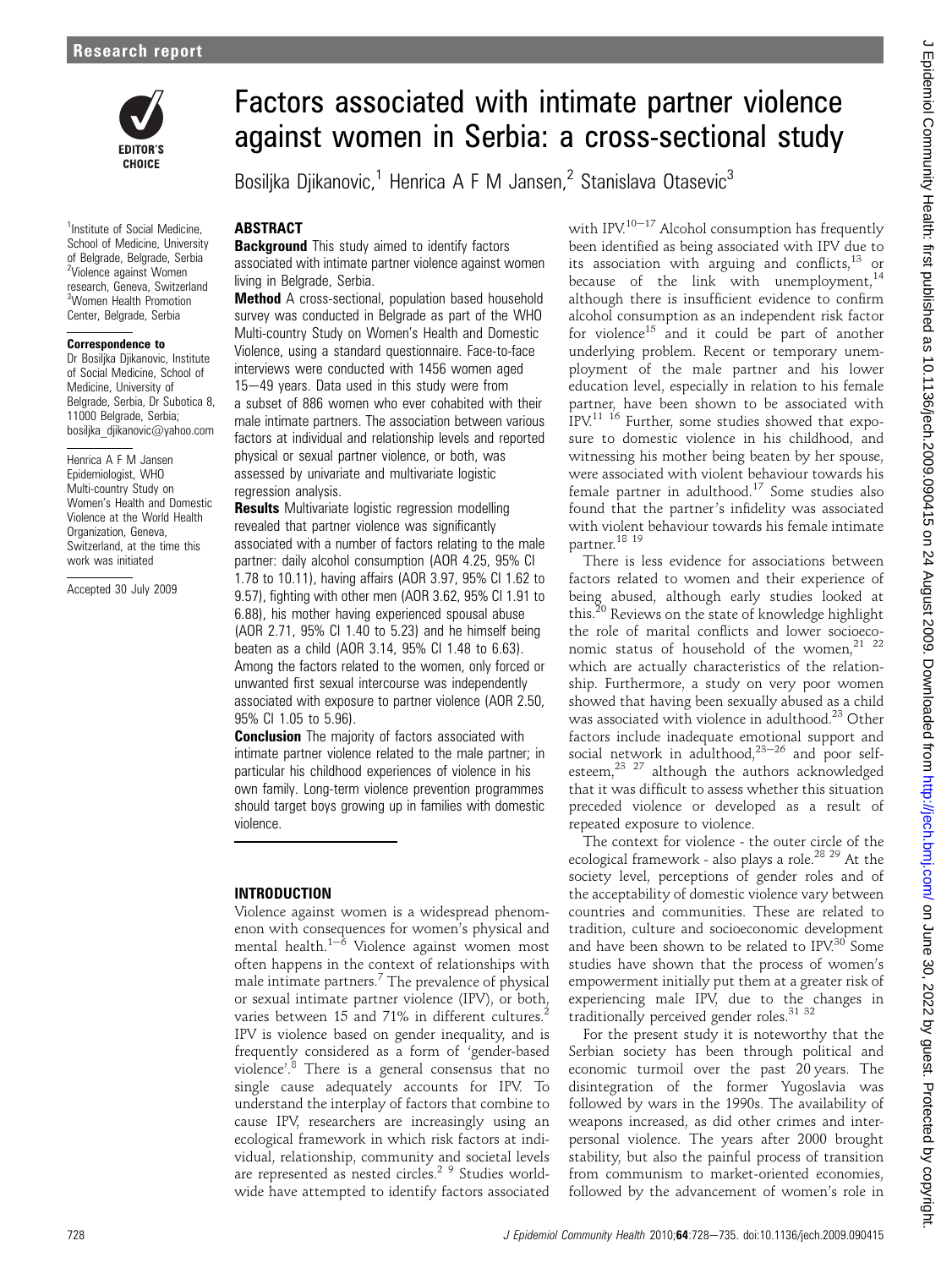society.<sup>33</sup> This context is relevant to understanding the situation of Serbia, although in this study the aim was not to establish the impact of the situation on the experience of violence, because this was the first time that population-based data on violence against women had been collected.

Nevertheless, the data collected enabled exploration of the inner circles of the ecological framework and the aim of this analysis was to investigate selected individual and relationship factors associated with IPV in a representative sample of women aged 15–49 years living in Belgrade, the capital of Serbia.

# **METHOD**

#### Study sample

A cross-sectional, population-based survey was conducted in Belgrade, Serbia, in 2003, as a part of the WHO Multi-country Study on Women's Health and Domestic Violence against Women, implemented by the Autonomous Women Centre (a women's non-governmental organisation from Belgrade).<sup>7</sup> The method, sampling strategy and ethical considerations have been described elsewhere.<sup>7 35</sup> The household response rate was 59.8%, whereas the individual response rate was 88.9%.

The instrument used in the survey measured exposure to physical or sexual violence by an intimate partner by asking about specific behavioural acts, which is an approach that has been shown to encourage greater disclosure of violence.<sup>7</sup> <sup>36</sup> Lifetime experience of IPV was considered to be present when a woman answered yes to having experienced at least one of six acts of physical violence or one of the three acts of sexual violence (box 1).<sup>37</sup> The Cronbach  $\alpha$  value for internal consistency for the nine items included in the measure for IPV was 0.81.

Interviews were completed with  $1456$  women aged  $15-49$ years. Of these women 988 were ever married and/or had been living together with an intimate partner (further referred to as cohabited with intimate partner). Seven-hundred and twentynine women (73.8%) did not report partner violence, whereas 259 women (26.2%) reported physical and/or sexual violence by

Box 1 Questions related to exposure to physical and sexual violence, used in the questionnaire of the WHO Multi-country Study on Women's Health and Domestic **Violence** 

## Physical violence

- Has your current husband/partner, or any other partner ever...
- a. Slapped you or thrown something at you that could hurt you?
- b. Pushed or shoved you or pulled your hair?
- c. Hit you with his fist or with something else that could hurt you?
- d. Kicked, dragged or beaten you up?
- e. Choked or burnt you on purpose?
- f. Threatened to use or actually used a gun, knife or other weapon against you?

Sexual violence

- a. Were you ever physically forced to have sexual intercourse when you did not want to?
- b. Did you ever have sexual intercourse you did not want because you were afraid of what he might do?
- c. Did he ever force you to do something sexual that you found degrading or humiliating?

a partner at a certain point in their life (figure 1). For this study, among the women who reported partner violence, only those women whose current or most recent partner was violent were included in the group that was exposed to violence, because data on partner characteristics were collected for the current or most recent partner only. Thus, the risk factor analysis used data from 886 women and their partners.

# Statistical analysis

The analysis focused on selected potential risk factors related to the woman, her partner and their relationship, based on the conceptual model (the ecological framework) and published findings on risk factors. Descriptive cross-tabulations were done for each of these potential risk factors and the lifetime experience of physical and/or sexual violence, with the risk factors as the independent variables and lifetime IPV as the dependent variable.<sup>38</sup> Lifetime, and not current IPV (past 12 months), was selected as the dependent variable because the prevalence of current IPV in Belgrade was only 3.7%, and low numbers in the exposed group would reduce the power of the analysis. Moreover, other studies have shown that risk factors correlate in similar ways with current and lifetime IPV except for age, with young age, in most contexts, being a predictor for increased current violence, but generally not for lifetime violence.<sup>23</sup>

The factors related to women that have been considered were: demographic data (age and education); women's informal social support network (proximity of members of family of birth, frequency of communicating with family of birth and counting on their support); experience of childhood sexual abuse before age 15 years; experience of physical and sexual violence perpetrated by non-partners; whether first sexual intercourse was wanted or coerced; and her mother's experience of partner violence.

The following factors related to partners were considered in addition to demographic data: alcohol consumption, drug consumption, fighting with other men, having parallel relationships with other women (infidelity), his mother's experience of partner violence and being beaten as a child.

Relationship characteristics included household's socioeconomic status, which was classified as belonging to one of three socioeconomic status groups that were constructed using principal component analysis;<sup>39</sup> whether the couple lived with his or her family of birth, and difference in education between partners.

Univariate and multivariate logistic regression analyses were performed to assess the association between dependent and independent variables. Univariate ORs were estimated from the regression coefficients. A two-tailed probability value of 0.10 or less was considered significant. The independent variables, which, in univariate logistic regression analysis, showed significant association with partner violence were subsequently included in a multivariate logistic regression model. Also, age was included in the model, for control purposes. For this final model, a two-tailed probability value of 0.05 or less was considered significant. The fit of the logistic regression models was tested by likelihood ratio and the Hoshmer-Lameshow goodness-of-fit test. All analyses were performed with the Statistical Package for the Social Sciences, SPSS, version 15.0 (SPSS Inc).

# RESULTS

The descriptive analysis of IPV according to characteristics of the respondent (woman), her partner and the relationship, along with results of the univariate logistic regression that was used to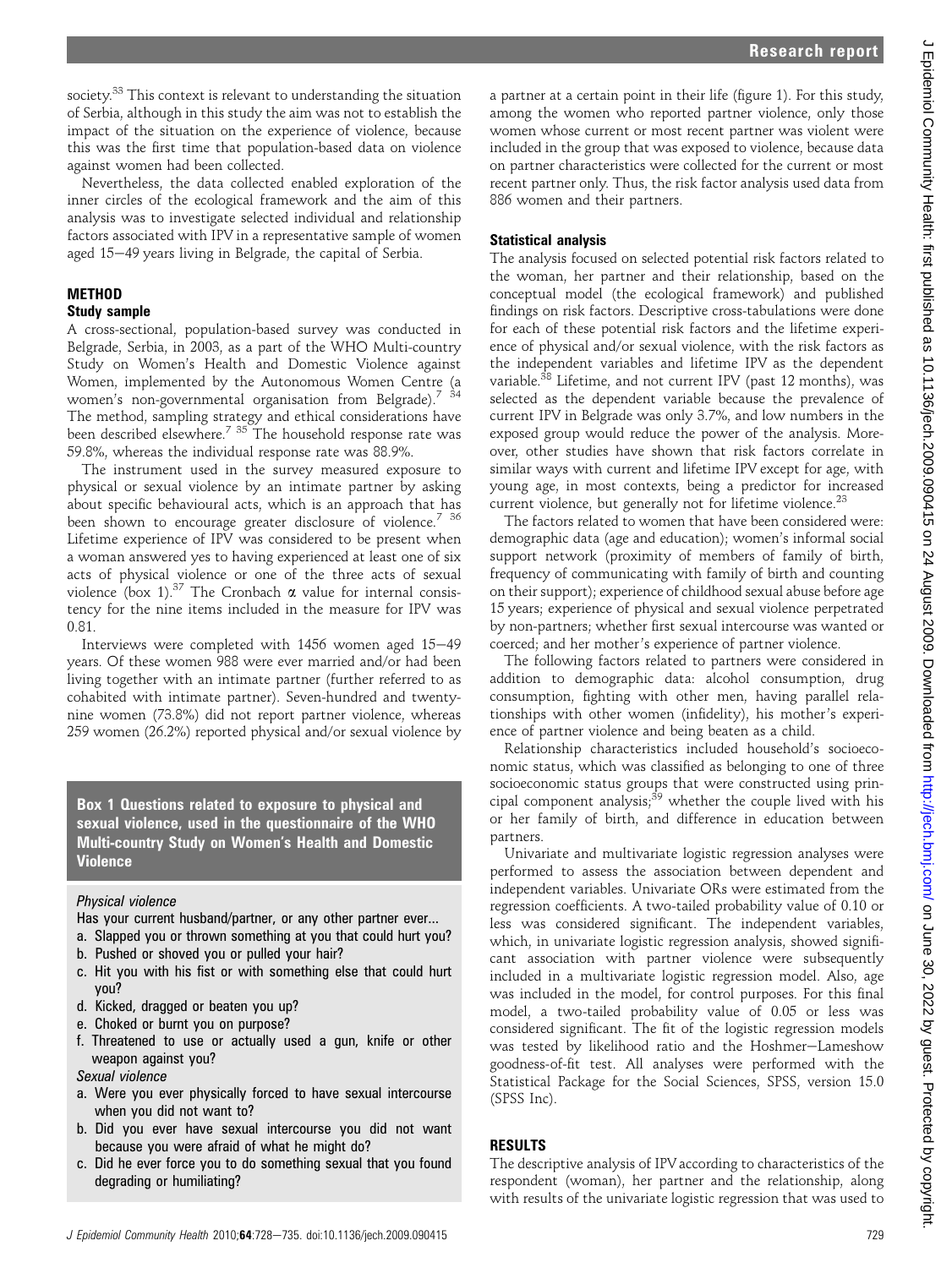

explore these variables as potential risk or protective factors for violence, are given in tables 1, 2, and 3 respectively.

Table 1 shows that women's age was not significantly associated with IPV, whereas women who had had only primary or secondary education were significantly more likely to have experienced IPV than women with higher education. Variables related to existence and functionality of the social support network of women, expressed through proximity of their family of birth and counting on family members for support, were not associated with violence; however, low frequency of talking with family members (less than weekly) was significantly associated with IPV (OR 2.37).

Table 1 Lifetime experience of physical or sexual partner violence, among women who ever cohabited, by women's characteristics: prevalence and univariate logistics regression analysis\*

| <b>Women's characteristics</b>                     | <b>Total number</b><br>of women | <b>Experienced physical</b><br>or sexual violence) no. (%) | OR (95% CI)         | p Value |
|----------------------------------------------------|---------------------------------|------------------------------------------------------------|---------------------|---------|
| Age group (years)                                  |                                 |                                                            |                     |         |
| $15 - 24$                                          | 61                              | 14 (22.9)                                                  | 1.32 (0.70 to 2.48) | 0.391   |
| $25 - 34$                                          | 255                             | 38 (14.9)                                                  | 0.77 (0.51 to 1.16) | 0.218   |
| $35 - 49$                                          | 570                             | 105 (20.7)                                                 | 1.00                |         |
| Education                                          |                                 |                                                            |                     |         |
| Primary education                                  | 20                              | 6(30.0)                                                    | 2.70 (1.00 to 7.23) | 0.050   |
| Secondary education                                | 428                             | 91(21.3)                                                   | 1.70 (1.19 to 2.43) | 0.004   |
| Higher education                                   | 438                             | 60 (13.7)                                                  | 1.00                |         |
| Proximity of her family of birth                   |                                 |                                                            |                     |         |
| Within visiting distance                           | 607                             | 102(16.8)                                                  | 1.00                |         |
| Not living near by                                 | 190                             | 36 (18.9)                                                  | 1.16 (0.76 to 1.76) | 0.492   |
| Living with her family of birth                    | 87                              | 19 (21.8)                                                  | 1.38 (0.78 to 2.40) | 0.253   |
| Frequency of communicating with her family members |                                 |                                                            |                     |         |
| Min. once a week                                   | 726                             | 117(16.1)                                                  | 1.00                |         |
| Less than weekly                                   | 64                              | 20 (31.3)                                                  | 2.37 (1.34 to 4.16) | 0.003   |
| Can count on family members for support            |                                 |                                                            |                     |         |
| Yes                                                | 822                             | 142 (17.3)                                                 | 1.00                |         |
| No                                                 | 40                              | 10(25.0)                                                   | 1.59 (0.76 to 3.34) | 0.214   |
| Reported child sexual abuse before age 15          |                                 |                                                            |                     |         |
| No                                                 | 875                             | 153 (17.5)                                                 | 1.00                |         |
| Yes                                                | 11                              | 4(36.4)                                                    | 2.68 (0.78 to 9.33) | 0.122   |
| Experience of physical violence by non-partners    |                                 |                                                            |                     |         |
| No                                                 | 810                             | 130 (16.1)                                                 | 1.00                |         |
| Yes                                                | 76                              | 27 (35.5)                                                  | 2.88 (1.73 to 4.78) | < 0.000 |
| Experience of sexual violence by non-partners      |                                 |                                                            |                     |         |
| No                                                 | 864                             | 148 (17.1)                                                 | 1.00                |         |
| Yes                                                | 22                              | 9(40.9)                                                    | 3.35 (1.41 to 7.98) | 0.006   |
| Nature of the first sexual intercourse             |                                 |                                                            |                     |         |
| Wanted                                             | 833                             | 136 (16.3)                                                 | 1.00                |         |
| Unwanted but happened (incl. forced sex)           | 42                              | 18 (42.9)                                                  | 3.84 (2.03 to 7.27) | < 0.000 |
| Women's mother was beaten by her mother's partner  |                                 |                                                            |                     |         |
| No                                                 | 720                             | 106 (14.7)                                                 | 1.00                |         |
| Yes                                                | 140                             | 45 (32.1)                                                  | 2.75 (1.82 to 4.13) | < 0.000 |

\*The ORs express the odds for experiencing partner violence for each subcategory compared with a baseline category (in most cases the category with most counts).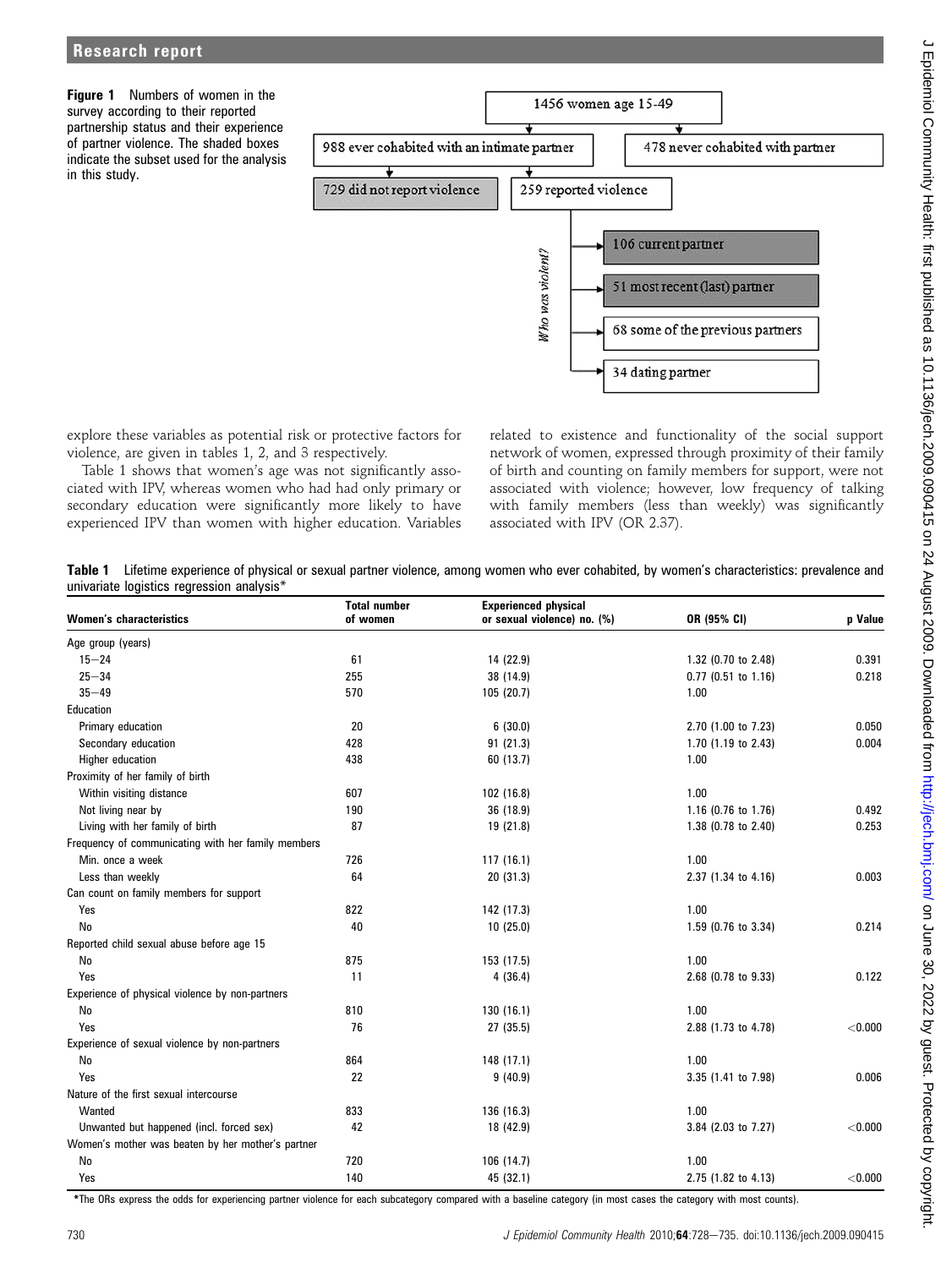| Table 2 Lifetime experience of physical or sexual partner violence, among women who ever cohabited, |  |  |  |
|-----------------------------------------------------------------------------------------------------|--|--|--|
| by their partner's characteristics: prevalence and univariate logistics regression analysis         |  |  |  |

| <b>Partner's characteristics</b>                           | <b>Total number</b><br>of women | <b>Experienced physical</b><br>or sexual violence no. (%) | OR (95% CI)                    | p Value   |
|------------------------------------------------------------|---------------------------------|-----------------------------------------------------------|--------------------------------|-----------|
| Age group (years)                                          |                                 |                                                           |                                |           |
| $20 - 34$                                                  | 221                             | 33 (14.9)                                                 | $0.74$ (0.42 to 1.28)          | 0.283     |
| $35 - 49$                                                  | 511                             | 93 (18.2)                                                 | 0.94 (0.83 to 1.05)            | 0.283     |
| $50 - 64$                                                  | 151                             | 29 (19.2)                                                 | 1.00                           |           |
| Education                                                  |                                 |                                                           |                                |           |
| Primary education                                          | 19                              | 5(26.3)                                                   | 2.53 (0.87 to 7.33)            | 0.086     |
| Secondary education                                        | 452                             | 100(22.1)                                                 | 2.02 (1.34 to 2.91)            | $<$ 0.000 |
| Higher education                                           | 413                             | 51 (12.3)                                                 | 1.00                           |           |
| <b>Employment status</b>                                   |                                 |                                                           |                                |           |
| Working                                                    | 758                             | 133 (17.5)                                                | 1.00                           |           |
| Unemployed                                                 | 86                              | 18 (20.9)                                                 | 1.24 $(0.71$ to 2.16)          | 0.446     |
| Retired                                                    | 26                              | 2(7.7)                                                    | $0.39$ (0.09 to 1.67)          | 0.202     |
| Student                                                    | 9                               | 1(11.1)                                                   | $0.58$ (0.07 to 4.74)          | 0.617     |
| Alcohol consumption                                        |                                 |                                                           |                                |           |
| Never                                                      | 244                             | 31(12.7)                                                  | 1.00                           |           |
| Less than monthly                                          | 256                             | 37 (14.5)                                                 | 1.61 (0.69 to 1.94)            | 0.569     |
| Up to three times a month                                  | 157                             | 25 (15.9)                                                 | 1.30 (0.74 to 2.30)            | 0.365     |
| Once or twice a week                                       | 141                             | 29 (20.6)                                                 | 1.78 $(1.02 \text{ to } 3.10)$ | 0.042     |
| Almost every day                                           | 83                              | 33 (39.8)                                                 | 4.53 (2.54 to 8.09)            | $<$ 0.000 |
| Drug consumption                                           |                                 |                                                           |                                |           |
| Never                                                      | 866                             | 147 (17.0)                                                | 1.00                           |           |
| Sometimes/often                                            | 8                               | 6(0.75)                                                   | 14.67 (2.93 to 73.41)          | 0.001     |
| Fighting with other men                                    |                                 |                                                           |                                |           |
| No                                                         | 747                             | 98 (13.1)                                                 | 1.00                           |           |
| Yes                                                        | 115                             | 48 (41.7)                                                 | 4.74 (3.09 to 7.27)            | < 0.000   |
| Do not know                                                | 22                              | 9(40.9)                                                   | 4.58 (1.91 to 11.01)           | 0.001     |
| Having parallel relationship with other women (infidelity) |                                 |                                                           |                                |           |
| No                                                         | 742                             | 97 (13.1)                                                 | 1.00                           |           |
| Yes                                                        | 51                              | 28 (54.9)                                                 | 8.09 (4.48 to 14.62)           | < 0.000   |
| May have, do not know                                      | 91                              | 30 (33.0)                                                 | 3.27 (2.01 to 5.32)            | < 0.000   |
| Partner's mother was beaten by mother's partner            |                                 |                                                           |                                |           |
| No                                                         | 597                             | 69 (11.6)                                                 | 1.00                           |           |
| Yes                                                        | 117                             | 45 (38.5)                                                 | 4.78 (3.05 to 7.49)            | < 0.000   |
| Do not know                                                | 161                             | 40 (24.8)                                                 | 2.53 (1.63 to 3.91)            | < 0.000   |
| Partner was beaten as a child, by family member            |                                 |                                                           |                                |           |
| No                                                         | 698                             | 83 (11.9)                                                 | 1.00                           |           |
| Yes                                                        | 79                              | 39 (49.4)                                                 | 7.22 (4.39 to 11.88)           | < 0.000   |
| Do not know                                                | 107                             | 34 (31.8)                                                 | 3.45 (2.16 to 5.50)            | < 0.000   |

J Epidemiol Community Health: first published as 10.1136/jech.2009.090415 on 24 August 2009. Downloaded from http://jech.bmj.com/ on June 30, 2022 by guest. Protected by copyright J Epidemiol Community Health: first published as 10.1136/jech.2009.090415 on 24 August 2009. Downloaded from <http://jech.bmj.com/> on June 30, 2022 by guest. Protected by copyright.

Exposure to violence by people other than the partner was also significantly associated with IPV. Women who had ever experienced either physical or sexual violence by perpetrators other than partners had odds of 2.88, and 3.35, respectively, of experiencing IPV. Women whose first sexual intercourse was unwanted (including forced sex) had an odds of 3.84 of experiencing IPV compared to women whose first intercourse was not coerced. Further, having a mother who was beaten by her partner was also significantly associated with IPV (OR 2.75).

Table 2 presents the associations between each of the partner's characteristics and the respondent's experience of IPV. The partner's age and employment status were not significantly associated with IPV. Compared to partners with higher education, the odds for IPV doubled when the partner had only secondary education, and the odds were even higher when the partner's educational level was below secondary education. Frequent alcohol use strongly increased the odds for IPV compared to no alcohol use: the OR for alcohol consumption once or twice a week was 1.78 and for daily use 4.53. Although the number of women who reported their partners used drugs was very small, drug use was very strongly associated with IPV (OR 14.67).

Aggressive behaviour towards other men was significantly associated with IPV (OR 4.74), and when women did not know their partner's history regarding aggressive behaviour towards others, there was a strikingly similar association with IPV (OR 4.58). Having parallel (concurrent) relationships with other women was also strongly and significantly associated with IPV (OR 8.09). Also here, the lack of women's knowledge of their partner's infidelity, or just being suspicious that he was having affairs (answer: 'May have, I do not know') was associated with IPV.

Furthermore, having a partner whose mother was beaten by her partner was strongly associated with IPV (OR 4.78). When a woman replied she did not know if her mother-in-law had been beaten, there was also an association in the same direction with the woman's experience of IPV (OR 2.53). The partner's experience of having been beaten as a child was also significantly associated with IPV (OR 7.22).

The associations between characteristics of the couple's relationship and the woman's experience with IPV are presented in table 3. A household's low socioeconomic status, in comparison to high, was significantly associated with IPV (OR 2.20).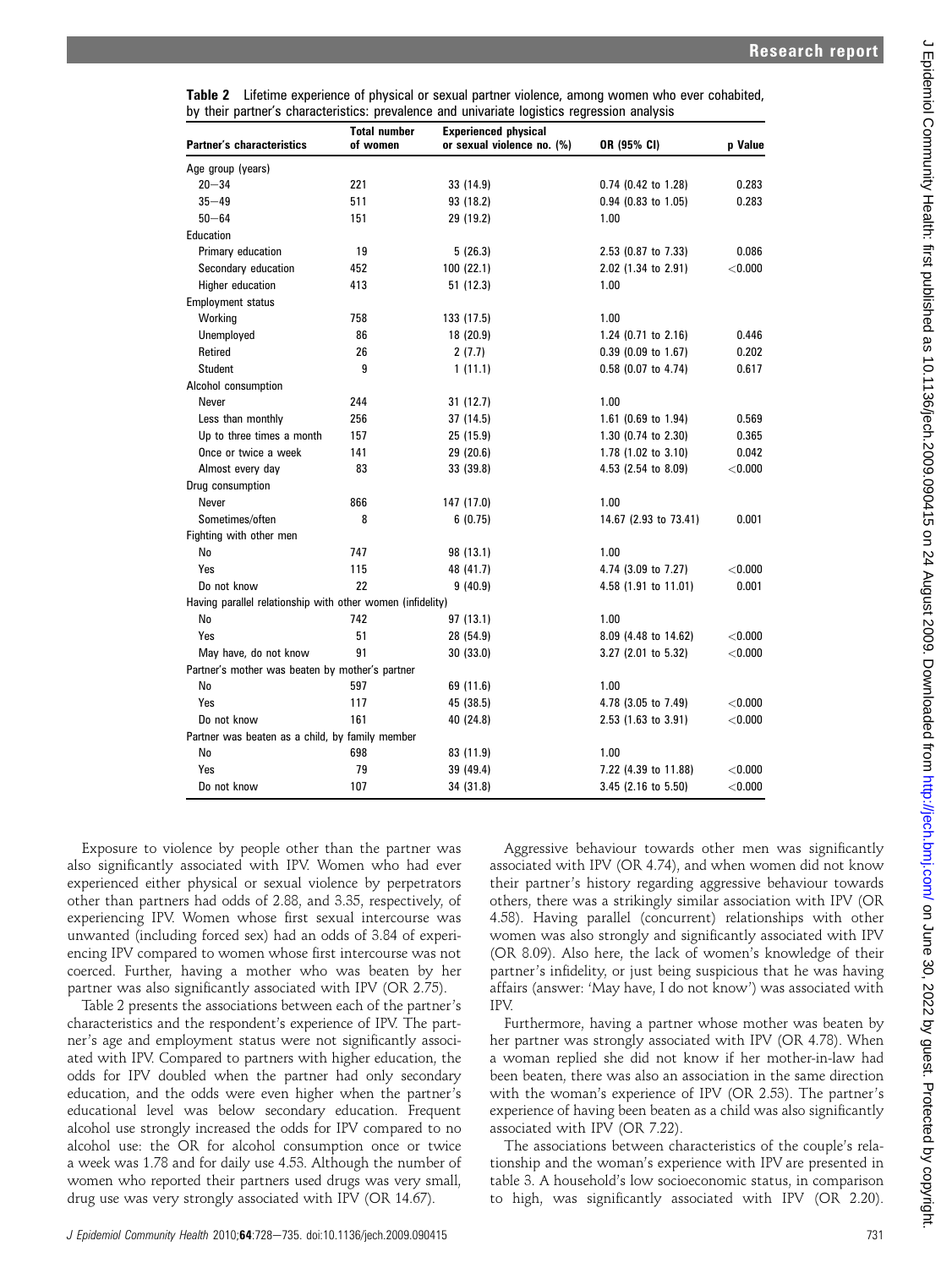| <b>Relationship's characteristics</b>     | <b>Total number</b><br>of women | <b>Experienced physical</b><br>or sexual violence no. (%) | OR (95% CI)           | p Value |
|-------------------------------------------|---------------------------------|-----------------------------------------------------------|-----------------------|---------|
| Socioeconomic status                      |                                 |                                                           |                       |         |
| Low                                       | 163                             | 43 (26.4)                                                 | $2.20$ (1.37 to 3.55) | 0.001   |
| Medium                                    | 347                             | 60 (17.3)                                                 | 1.28 (0.84 to 1.97)   | 0.253   |
| High                                      | 300                             | 42 (14.0)                                                 | 1.00                  |         |
| Cohabitation with partner's family        |                                 |                                                           |                       |         |
| No                                        | 610                             | 97 (15.9)                                                 | 1.00                  |         |
| Yes                                       | 272                             | 59 (21.7)                                                 | 1.46 (1.02 to 2.10)   | 0.038   |
| Cohabitation with woman's family of birth |                                 |                                                           |                       |         |
| No                                        | 753                             | 127 (16.7)                                                | 1.00                  |         |
| Yes                                       | 128                             | 28 (21.9)                                                 | 1.38 (0.87 to 2.18)   | 0.170   |
| Discrepancy in education                  |                                 |                                                           |                       |         |
| Equal                                     | 632                             | 106 (16.8)                                                | 1.00                  |         |
| Partner more educated                     | 103                             | 17 (16.5)                                                 | $0.98$ (0.56 to 1.71) | 0.946   |
| Woman more educated                       | 137                             | 28 (20.4)                                                 | 1.27 (0.80 to 2.03)   | 0.306   |

| Table 3 Lifetime experience of physical or sexual partner violence, among women who ever cohabited,        |  |  |  |
|------------------------------------------------------------------------------------------------------------|--|--|--|
| by characteristics of their couple's relationship: prevalence and univariate logistics regression analysis |  |  |  |

Further, cohabitation with the partner's family was associated with IPV, whereas cohabitation with the woman's family of birth was not. Discrepancy between partners and respondents in level of education was not significantly associated with IPV.

After putting independent variables with significance level (p) of equal to or less than 0.10 at the univariate level into a multivariate logistic regression model (table 4), only one variable of those related to women remained significant: having experienced unwanted or forced first sexual intercourse (AOR 2.50, 95% CI 1.05 to 5.96). None of the relationship factors remained significantly associated with violence, whereas the rest of the variables that remained significantly associated with IPV, net of all the others, all came from the male partner's side.

These characteristics include: lower educational level secondary education in comparison to high education (AOR 2.25, 95% CI 1.25 to 4.07), daily alcohol consumption (AOR 4.25, 95% CI 1.78 to 10.11), fighting with other men (AOR 3.62, 95% CI 1.91 to 6.88), having affairs with other women (AOR 3.97, 95% CI 1.62 to 9.57), as well as factors or variables related with his childhood family background, such as that his mother was beaten by her partner (AOR 2.71, 95% CI 1.40 to 5.23), and that he himself was beaten as a child by a family member (AOR 3.14, 95% CI 1.48 to 6.63).

#### DISCUSSION

This study indicates that the majority of factors associated with IPV against women are factors related to the male partner: his daily alcohol consumption, infidelity, being less educated and his personal experiences of violence in childhood. On the woman's side, the only independently remaining predictor of IPV was having experienced forced or unwanted first sexual intercourse. These results shed a light on the complex factors that play a role in IPV: individual factors of the woman and those of her partner, current factors and factors related to events early in their lives.

Heise's ecological framework<sup>9</sup> for understanding IPV, adapted with an additional 'partner circle', overlapping with the 'individual circle' to symbolize a couple's relationship (C Watts personal communication), is presented in figure 2. Although one limitation of the present analysis is that it has only been possible to look at potential risk factors at the individual and relationship levels, the analysis nevertheless revealed strong and consistent patterns, in particular for factors related to the woman's partner. Those factors that remained significant in the final model have been inserted into the framework in figure 2.

A major strength of these findings is that the data come from a randomised, population-based sample of women living in Belgrade. This was the first study in Serbia that aimed to comprehensively assess prevalence of violence against women and related factors.<sup>40</sup> Another strength is the robust methodology used (WHO Multi-country Study on Violence Against Women), which assures that findings are of high quality and internationally comparable with many other sites worldwide where the same method was and is being used.<sup>7</sup>

Another limitation is the relatively low household response rate (59.8%), compared to other countries where the same methodology was applied,<sup>7</sup> even if this response rate was better than usually obtained in Belgrade (Dragisa Bjeloglav, Strategic Marketing, survey company in Belgrade, personal communication, 2003). The response rate could have been affected by the assassination of the Serbian Prime Minister Zoran Djindjic at the time that the field work was starting, and the confusion and distrust that was produced by the emergency situation. Nevertheless, once collaboration was achieved at household level, most women completed the interview (and the individual response rate was 88.9%). Women who refused, were absent or did not complete the interview had a median age of 34 years, compared to 32 years for women who completed the interview.

Another limitation is that the results on victims pertain to a subset who were victimised by the most recent or current partner and the characteristics of these women and their partner may be different from those of the victims excluded from the study. Although no statements can be made on the partner characteristics, as data on these were not collected for former partners, the excluded victims were compared with the included victims for women and relationship characteristics and no statistically significant differences were observed. Yet another limitation of the study is that it is based on self-report by women only and may be biased when it comes to reporting on partner's characteristics.

It has been mentioned that studies on violence against women are usually biased towards under-reporting of violence, due to the taboos and stigma surrounding the topic, whereas an overestimation of the effect is unlikely, due to the nature of the measured experience.<sup>8 41</sup> The methodology developed for the WHO study, including the special training of interviewers, was designed to maximise disclosure of violence.<sup>42</sup>

Because it was a cross-sectional study there are limitations for establishing causal relationships, although the risk factors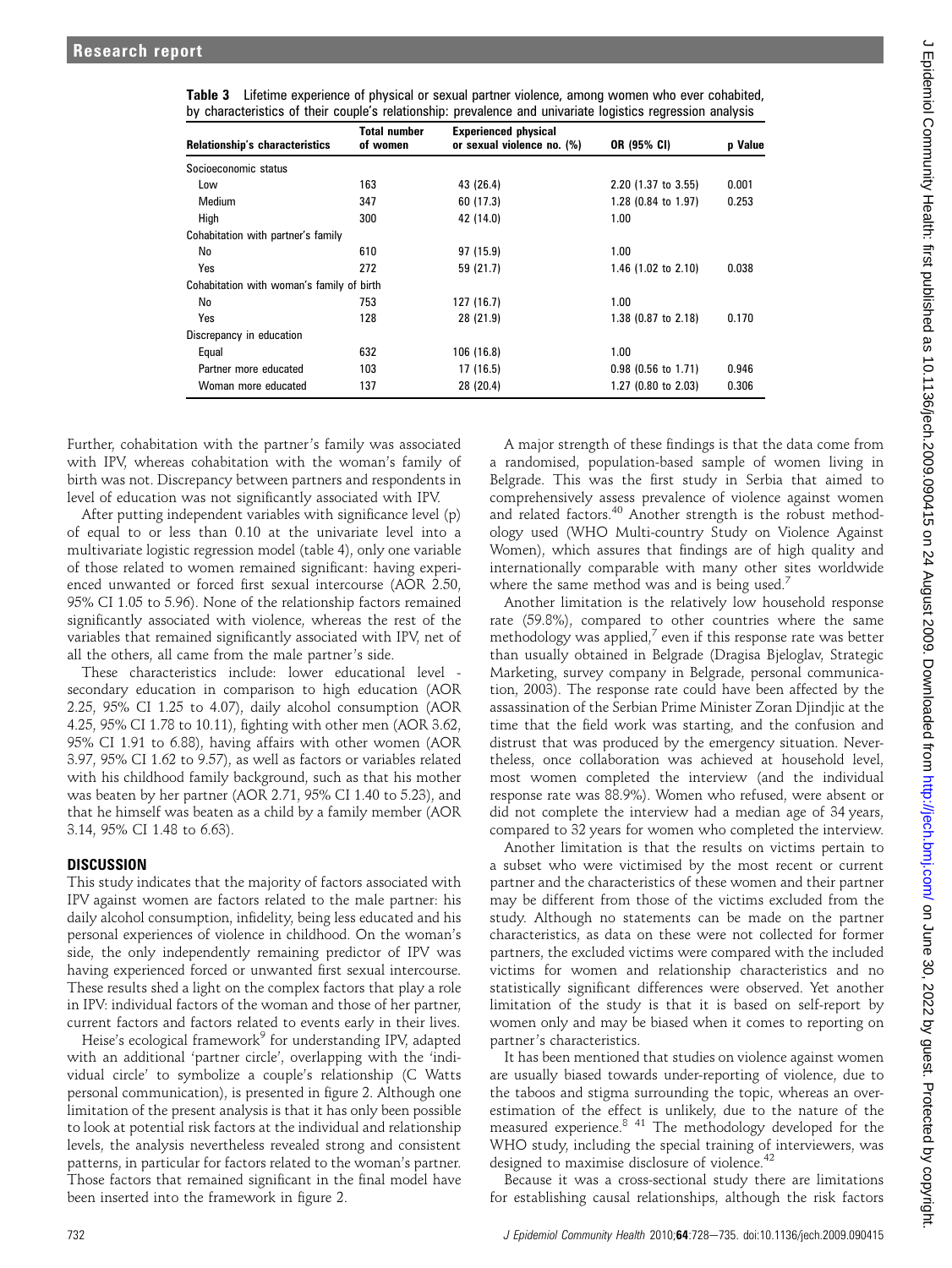| <b>Table 4</b> Multivariate logistic regression modelling for factors |  |
|-----------------------------------------------------------------------|--|
| associated with experiencing intimate partner violence                |  |

| <b>Variables</b>                                      | AOR (95% CI)                               | p Value        |
|-------------------------------------------------------|--------------------------------------------|----------------|
| Women's characteristics                               |                                            |                |
| Age group (years)                                     |                                            |                |
| $15 - 24$                                             | $1.05$ (0.36 to 3.01)                      | 0.924          |
| $25 - 34$                                             | $0.77$ (0.27 to 2.14)                      | 0.550          |
| $35 - 49$                                             | 1.00                                       |                |
| Education                                             |                                            |                |
| Primary education                                     | $0.88$ (0.15 to 5.12)                      | 0.891          |
| Secondary education                                   | $0.72$ (0.40 to 1.30)                      | 0.281          |
| Higher education                                      | 1.00                                       |                |
| Frequency of talking with her family members          |                                            |                |
| Min. once a week                                      | 1.00                                       |                |
| Less than weekly                                      | 1.68 (0.78 to 3.61)                        | 0.182          |
| Experience of physical violence by non-partners<br>No | 1.00                                       |                |
| Yes                                                   | 1.43 (0.63 to 3.21)                        | 0.387          |
| Experience of sexual violence by non-partners         |                                            |                |
| No                                                    | 1.00                                       |                |
| Yes                                                   | 3.36 (0.85 to 13.31)                       | 0.084          |
| Nature of first sexual experience                     |                                            |                |
| Wanted                                                | 1.00                                       |                |
| Unwanted but happened (incl. forced                   | 2.50 (1.05 to 5.96)                        | 0.037          |
| sex)                                                  |                                            |                |
| Woman's mother was beaten by mother's partner<br>No   | 1.00                                       |                |
| Yes                                                   |                                            | 0.188          |
| Relationship's characteristics                        | 1.50 $(0.81$ to 2.77)                      |                |
| Socioeconomic status (SES)                            |                                            |                |
| Low                                                   | 1.61 $(0.81$ to 3.20)                      | 0.172          |
| Medium                                                | 1.34 (0.75 to 2.40)                        | 0.321          |
| High                                                  | 1.00                                       |                |
| Cohabitation with partner's family                    |                                            |                |
| No                                                    | 1.00                                       |                |
| Yes                                                   | 1.63 (0.97 to 2.72)                        | 0.063          |
| Partner's characteristics                             |                                            |                |
| Education                                             |                                            |                |
| Primary education                                     | 2.04 (0.33 to 12.69)                       | 0.441          |
| Secondary education                                   | 2.25 (1.25 to 4.07)                        | 0.007          |
| Higher education                                      | 1.00                                       |                |
| Alcohol consumption                                   |                                            |                |
| Never<br>Less than monthly                            | 1.00                                       | 0.044          |
| Up to three times a month                             | 2.08 (1.02 to 4.26)<br>1.40 (0.62 to 3.17) | 0.414          |
| Once or twice a week                                  | 2.00 (0.90 to 4.42)                        | 0.086          |
| Almost every day                                      | 4.25 (1.78 to 10.11)                       | 0.001          |
| Drug consumption                                      |                                            |                |
| Never                                                 | 1.00                                       |                |
| Sometimes/often                                       | 4.40 (0.32 to 59.74)                       | 0.265          |
| Fighting with other men                               |                                            |                |
| No                                                    | 1.00                                       |                |
| Yes                                                   | $3.62$ (1.91 to 6.88)                      | $<$ 0.000      |
| Do not know                                           | 4.05 (1.23 to 13.40)                       | 0.021          |
| Having parallel relationship with other women         |                                            |                |
| No                                                    | 1.00                                       |                |
| Yes                                                   | $3.97$ (1.62 to 9.57)                      | 0.003          |
| May have, she does not know                           | 1.82 (0.85 to 3.89)                        | 0.120          |
| Partner's mother was beaten by mother's partner       |                                            |                |
| No                                                    | 1.00                                       |                |
| Yes<br>Do not know                                    | 2.71 (1.40 to 5.23)                        | 0.003<br>0.034 |
| Partner was beaten as a child, by family member       | 2.02 (1.05 to 3.89)                        |                |
| No                                                    | 1.00                                       |                |
| Yes                                                   | $3.14$ (1.48 to 6.63)                      | 0.003          |
| Do not know                                           | 2.42 (1.16 to 5.05)                        | 0.018          |
|                                                       |                                            |                |







related to the partner's childhood that remained significant in the final model clearly dated from before the relationship.

In comparison to the original core questionnaire, the questionnaire used in Serbia missed sections related to financial independence of women, and details on the respondent's children. These sections were omitted due to the limited resources for the study, and were at the time not considered crucial for getting an overall picture of exposure to violence. However, it is now believed that for understanding the risk factors associated with IPV, it would have been beneficial to have these data as well. The relationship between women's financial autonomy and exposure to violence has been inconsistent in findings from studies conducted worldwide: in some places, financial autonomy increases women's risk for being beaten by her partner, $32$  whereas in others, in developed countries, it protects them as it may enable women to leave an abusive relationship.32 43

Detailed risk factor analysis to identify context-specific factors related to IPV has not yet been conducted for most sites in the WHO Multi-country Study, with the exception of Bangladesh<sup>32</sup> and Brazil.<sup>44</sup> Also for Vietnam, where a modified version of the WHO questionnaire has been used, similar analysis has been done.<sup>45</sup> The results of these studies have in common that women's characteristics, such as low level of education, sexual abuse during childhood or having a mother who was beaten by her partner, were shown to be significantly associated with IPV. In the present analysis these variables were significantly associated with IPV only in the univariate logistic regression model, whereas they lost significance in the final model. In comparison to these other studies, which used the same methods, the present results emphasised the importance of factors coming from the partner's side.

The findings on risk factors for violence (as summarised in figure 2) are consistent with results from previous studies, in other cultures, where men's exposure to family violence in childhood predicted violent behaviour towards women later in life.<sup>13-17</sup> Another commonly identified factor is alcohol abuse:<sup>11</sup> <sup>14-16</sup> the present results showed that, in particular, daily consumption of alcohol was strongly associated with IPV.

The findings also indicate that when the first sexual experience was coerced or forced, a woman is more likely to have experienced IPV. This could be attributed to factors such as women's learnt submissive behaviour or difficulties in asserting themselves in an environment that is not supportive and where gender norms are traditional. This could also relate to the finding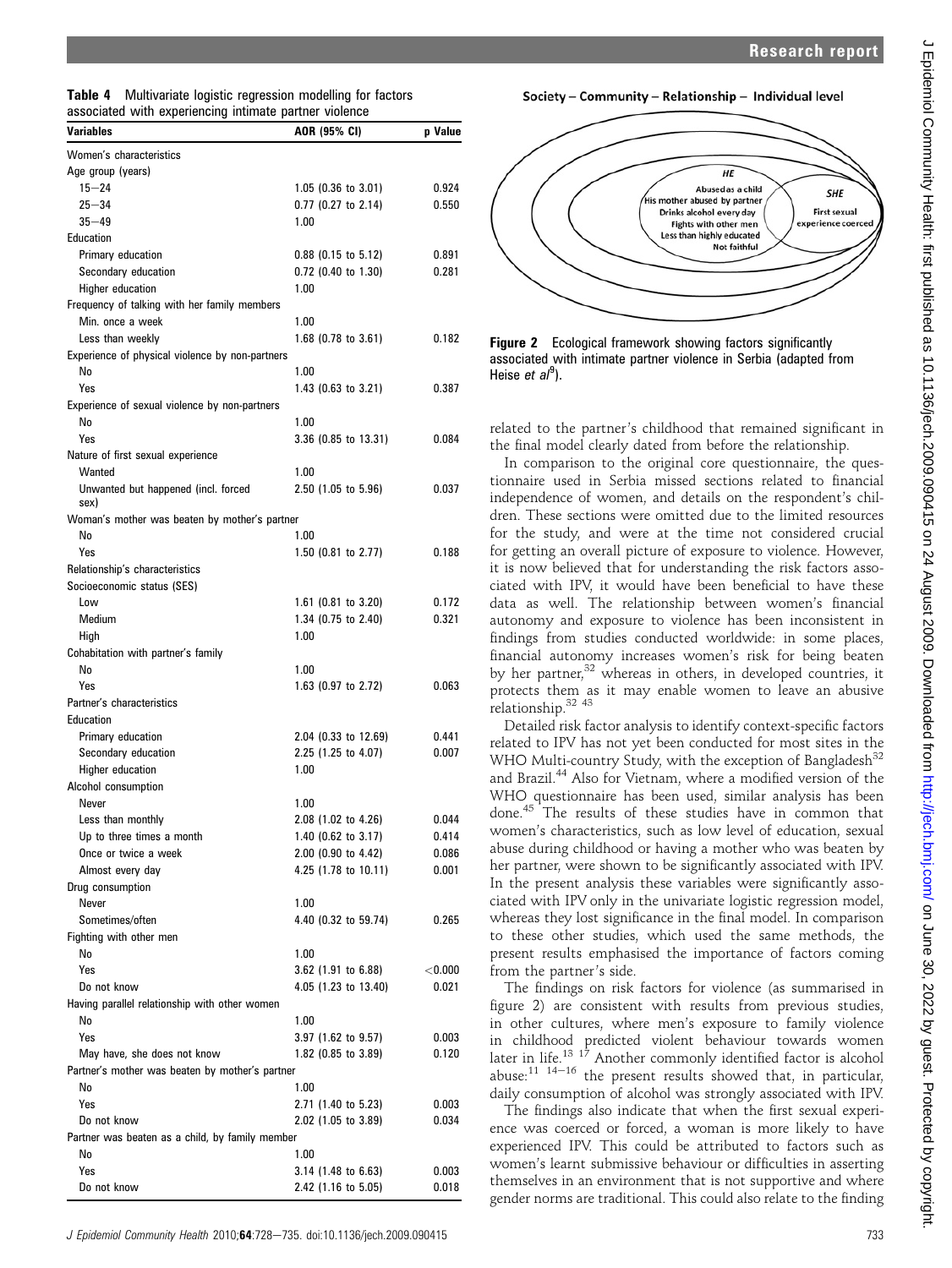in other studies that victimised women are more likely to be victimised again.<sup>21</sup>

A striking finding from the present study is that partners' infidelity (seeing one or more women concurrently while being with the respondent) was correlated with IPV. This finding might help explain how partner violence jeopardises women's reproductive health. Having concurrent partners may lead to an increased risk for sexually transmitted infections, and, together with violence, contributes to psychological burden, low selfesteem, and feelings of embarrassment and humiliation.<sup>46</sup>

Another interesting finding is that respondents who reported that their partner fought with other men, or that their partner had been beaten as a child, had quite similar odds of experiencing IPV compared to women who stated that they did not know if this was the case for their partner. If respondents did not know whether their partner was faithful or not, the odds for IPV were also increased, although in the final model it was no longer statistically significant. This shows that 'don't know' answers cannot be ignored. These 'don't know' answers could perhaps be explained by the respondents' desire to avoid 'losing face' or being too embarrassed to confirm (eg, in case of unfaithfulness) in front of interviewers, whereas in other situations, it might be simply that they do not know these facts, as a result of poor communication between partners. The latter would support the finding of others that poor communication is correlated with violence.<sup>47</sup>

The importance of risk factors analysis for IPV lies in the potential to use the findings for focusing violence prevention activities on particular aspects that have been shown to be associated with violent behaviour. This study adds to the body of evidence that supports the recommendation that special attention should be given to efforts to 'break the chain of violence', as violence is behaviour that is learnt, often in childhood. Raising women's awareness of factors that might predict violence is also important.

# What is already known on this subject

Studies in other settings have shown that a woman's experience with intimate partner violence is associated with:

- $\blacktriangleright$  her partner's alcohol consumption;
- < her partner being exposed to family violence as a child;
- $\blacktriangleright$  her partner's aggressive behaviour towards other men.

# What this study adds

- $\triangleright$  This is the first time comprehensive data have been available on prevalence of and risk factors for intimated partner violence (IPV) in Serbia.
- $\blacktriangleright$  The forced or coerced nature of a woman's first sexual experience predicts her exposure to IPV later in life. Although this is a new finding, it is in line with other findings on revictimisation of already victimised women.
- $\blacktriangleright$  Characteristics of the male partner are confirmed to be more important risk factors for IPV than characteristics of the woman.
- $\triangleright$  Male partner's infidelity is confirmed to be associated with violent behaviour towards his regular female partner.

# CONCLUSION

The majority of factors that were significantly associated with physical or sexual IPV are related to the male partner. His childhood experiences with violence in his own family stood out as an important factor. Long-term violence prevention activities have to consider this and target interventions at boys growing up in families with domestic violence to break the cycle of violence.

Acknowledgements This study was part of the WHO Multi-country Study on Women's Health and Domestic Violence conducted in ten countries worldwide. We would like to thank all the women who agreed to be interviewed, as well as the field staff (interviewers and supervisors) for the field work. The survey in Serbia was implemented by the Autonomous Women Centre and funded by Trocaire, Ireland. The principal investigators were Dr Stanislava Otasevic, Dr Viktorija Cucic and Dr Silvia Koso. We would also like to acknowledge the reviewers for their excellent comments and suggestions for the improvement of this paper and the WHO for clearing this paper for publication.

#### Competing interests None.

**Patient consent Obtained.** 

**Ethics approval** Permission for the WHO Multi-country Study was obtained from the WHO Secretariat Committee for Research in Human Subjects. The study in Serbia strictly adhered to WHO's ethical and safety recommendations for research on Domestic Violence against Women.

**Contributors** All authors were involved in the implementation of the survey (SO was principal investigator, managed the project overall, supported field staff, and led on report writing for the 2005 report with initial results; HJ was technical advisor to the study, trained field staff and data processing staff, and contributed to data analysis for the 2005 report with initial results; BD was interviewer); BD and HJ conceived the study presented in this article, conducted the analysis and interpretation of data and drafted the article; SO approved version to be published.

**Provenance and peer review** Not commissioned; externally peer reviewed

# **REFERENCES**

- Lown EA, Vega WA. Intimate partner violence and health: self-assessed health, chronic health, and somatic symptoms among Mexican American women.  $P$ sychosom Med 2001: $63:352-60$ .
- 2. Krug EG. World report on violence and health. Geneva: World Health Organization  $2002.87 - 122$
- 3. **Campbell J,** Jones AS, Dienemann J, et al. Intimate partner violence and physical health consequences. Arch Intern Med 2002;162:1157-63.
- 4. **Coker AL,** Smith PH, Bethea L, et al. Physical health consequences of physical and psychological intimate partner violence. Arch Fam Med 2000;9:451-7.
- 5. Coker AL, Davis KE, Arias I, et al. Physical and mental health effects of intimate partner violence for men and women. Am J Prev Med 2002;23:260-8.
- Pico-Alfonso MA, Linares-Garcia I, Navarro-Celda N, et al. The impact of physical, psychological, and sexual intimate male partner violence on women's mental health: depressive symptoms, posttraumatic stress disorder, state anxiety, and suicide.  $J$  Womens Health 2006;15:599-611.
- Garcia Moreno C, Jansen H, Ellsberg M, et al. Prevalence of intimate partner violence: findings from the WHO multi-country study on women's health and domestic violence. Lancet  $2006; 368:1260 - 9$ .
- 8. **Ellsberg M,** Heise L. Researching violence against women: a practical guide for researchers and activists. Washington DC, United States: World Health Organization, PATH, 2005.
- 9. Heise L, Ellsberg M, Gottemoeller M. Ending violence against women. Popul Rep 1999:27:1-43
- 10. Morrison A, Ellsberg M, Bott S. Addressing gender-based violence: a critical review of interventions. World Bank Res Obs 2007;22:25-51.
- Walton-Moss B, Manganello J, Frye V, et al. Risk factors for intimate partner violence and associated injury among urban women. J Community Health 2005;30:377-89.
- 12. Foa EB, Cascardi M, Zoellner LA, et al. Psychological and environmental factors associated with partner violence. Trauma Violence Abuse 2000;1:67-91.
- 13. **Jewkes R,** Levin J, Penn-Kekana L. Risk factors for domestic violence: findings from a South African cross-sectional study. Soc Sci Med 2002;55:1603-17.
- 14. Rodriguez E, Lasch KE, Chandra P, et al. Family violence, employment status, welfare benefits, and alcohol drinking in the United States: what is the relation? J Epidemiol Community Health 2001;55:172-8.
- 15. **Gil-Gonzalez D,** Vives-Cases C, Alvarez-Dardet C, et al. Alcohol and intimate partner violence: do we have enough information to act? Eur J Public Health 2006;16:278-84.
- 16. Kyriacou DN, Anglin D, Taliaferro E, et al. Risk factors for injury to women from domestic violence. N Engl J Med  $1999;341:1892-8$ .